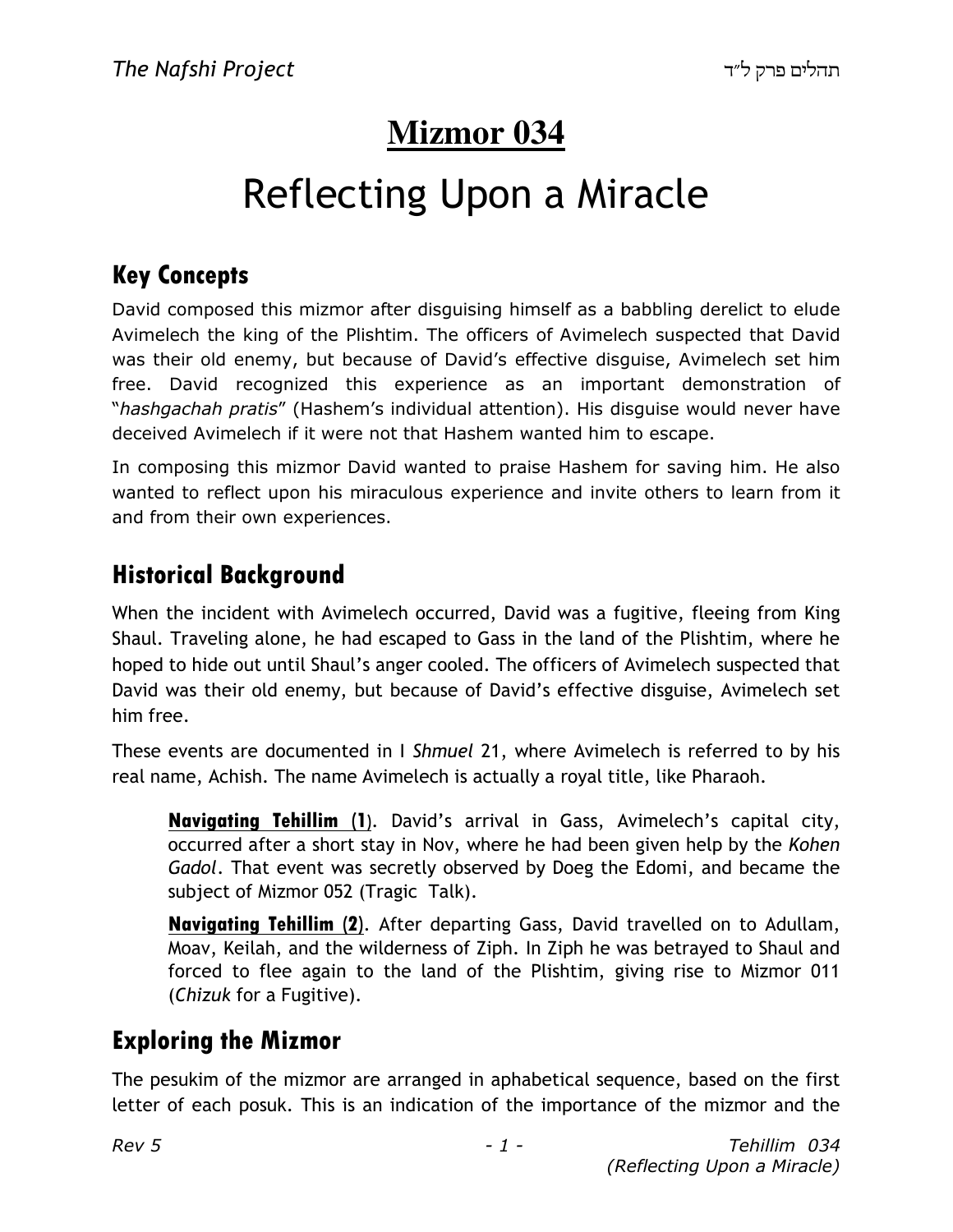essential concepts that it contains. [The letter "vav" is missing from the sequence but an extra posuk with the letter "peh" is added at the end to symbolize the substitution of merciful redemption (pidyon) for harsh judgement.]

**PART 1. INTRODUCTION.** David introduces the mizmor by briefly reviewing the event that triggered David's outpouring of gratitude.

וא) לְדַוְד בְּשֵׁנּוֹתוֹ אֵת טַעְמוֹ לִפְנֵי אֲבִימֶלֶךְ וַיְגַרֵשֶׁהוּ וַיֵּלַךְ:

(1) By David, after disguising his speech in the presence of Avimelech, [who] banished him from his presence and [David] went on his way.

**PART 2. GRATITUDE.** David praises Hashem and expresses confidence that his experience will be an inspiration for others in a similar situation. David invites his listeners to share an appreciation of his miraculous experience and to realize that Hashem helps all who fear Him.

(ב) אֲבֵרַכָּה אֶת ה' בִּכַל עֶת תַּמְיד תְּהִלַּתוֹ בִּפְיּ (ג) בַּה' תִּתְהַלֶּל נַפְשִׁי יִשְׁמְעוּ עֵנַוְים וְיִשְׂמַחוּ: (ד) גַּדְּלוּ לַה' אִתְּי וּנְרוֹמְמַה שָׁמוֹ יַחְדָּוּ: (ה) דַּרַשְׁתָּי אֶת ה' וְעֲנַנִי וּמִכַּל מְגוּרוֹתֵי הִצִּילֵנִיּ (ו) הִבִּיטוּ אֱלֵיו וְנַהֲרוּ וּפְנֵיהֶם אֲל יֵחֶפֵּרוּּ (ז) זֶה עֲנִי קַרַא וַה' שַׁמֵעַ וּמִכַּל צַרוֹתֵיו הוֹשִׁיעוֹּ (ח) חֹנֶה מַלְאֲדְּ ה' סַבִיב לִירָאֲיו וַיִּחַלְצֶם:

(2) I will bless Hashem at all times; His praise will always be in my mouth. (3) My soul takes pride in Hashem. Let the humble people hear and be glad. (4) [David addresses the listeners:] Declare the greatness of Hashem with me. Together let us recognize His Name as sublime [for] (5) I sought Hashem and He answered. He rescued me from all my terrors. (6) Others have looked to Him and received light. Their faces were not shamed. (7) This poor man [David] called and Hashem heard. And from all his troubles He saved him. (8) The angel of Hashem encamps [protectively] around those who fear Him and He frees them.

PART 3. LEARNING FROM EXPERIENCE. David calls upon his listeners to reflect upon the meaning of his experience. That means they should absorb its significance and learn from their own experiences of life. To do this they must be receptive to the truth and act on what they have learned.

(ט) טַעֲמוּ וּרְאוּ כִּי טוֹב ה' אֲשָׁרֵי הַגֶּבֶר יֵחֱסֶה בּוּ (י) יִרְאוּ אֶת ה' קָדֹשֵׁיו כִּי אֵין :מַחְסוֹר לִירְאֵיוּ: (יא) כְּפִירִים רַשׁוּ וְרַעֲבוּ וְדֹרְשֵׁי ה' לֹא יַחְסְרוּ כַל טוֹב

(9) Examine and see that Hashem is good. Fortunate is the man who takes refuge in Him. (10) Fear Hashem, [you,] His holy ones. for there is no deprivation to those who fear Him. (11) Young lions are in want and hunger, but those who seek Hashem will not lack any good.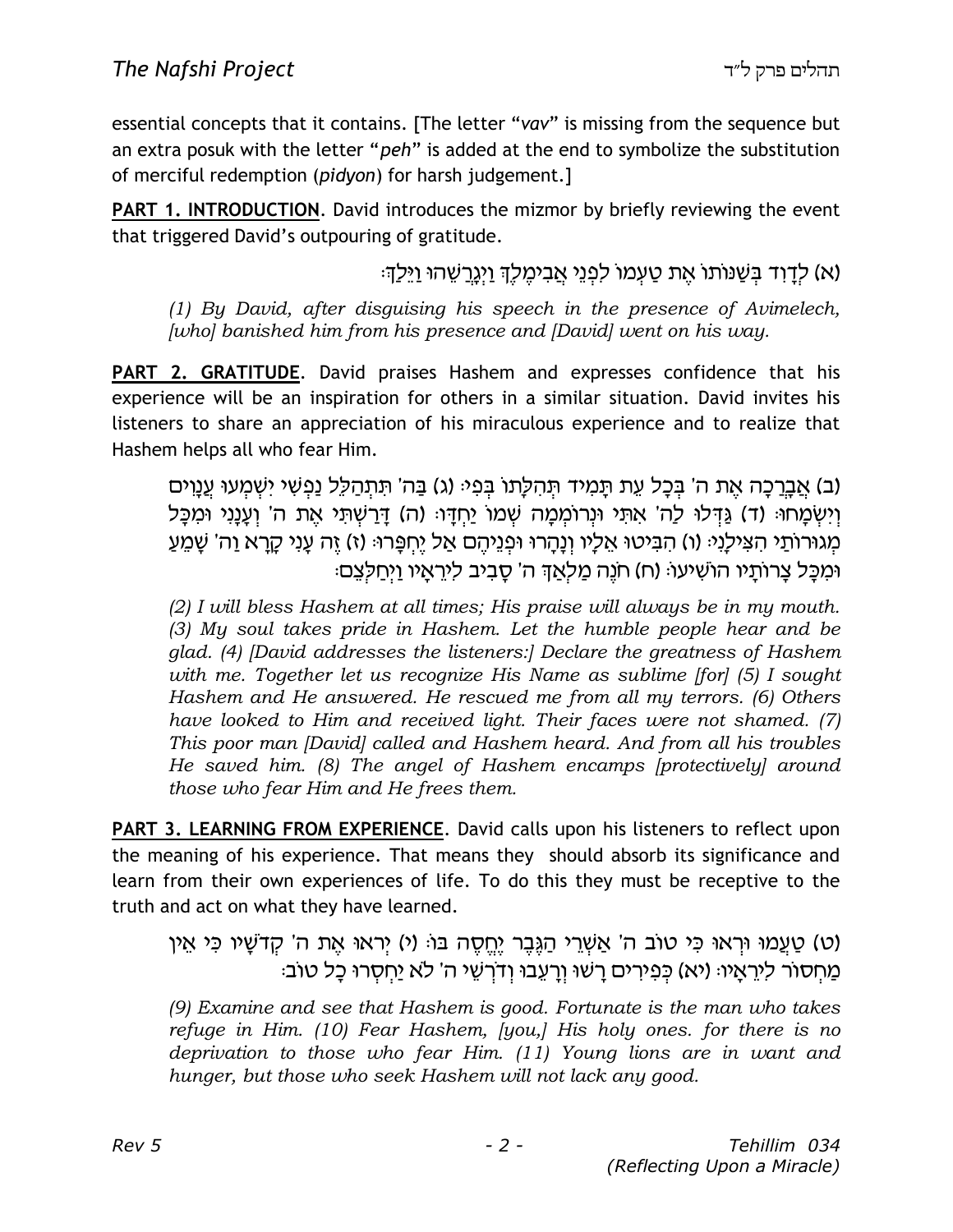In Mizmor 034 David teaches the importance of learning from experience, using his own experience with Avimelech as a case study. In a key phrase he advises his listeners, "taamu ur'u", which may be loosely translated as "taste and see," that is, examine your experiences and understand their significance. Tasting something is the last chance a person has to reject harmful food before swallowing it.

The root "ta'am" also appears in the first posuk, where it refers to sanity or intelligent speech: "when he disguised his speech." In each case we see that "ta'am" refers to the ability a rational person has to examine his world and make sense of it. A madman lives in his own fantasy world and his words don't reflect reality. Thus, he cannot be relied on and Avimelech naturally rejected such a person.

This ability to discern the truth is essential because we often fool ourselves into accepting our own fantasies as the correct interpretation of events. David reminds us not to fall into that trap  $-$  "taamu ur'u".

PART 4. PRESCRIPTION FOR A WORTHY LIFE. David instructs his listeners in the basic elements of a life that is lived in reverence for Hashem. Such a life requires self-control in speech, thought, and action. It involves the active pursuit of perfection in one's own moral make-up and in one's relationships with others.

(יב) לכו בַנִים שָׁמְעוּ לִי יִרְאַת ה' אֱלַמֱדְּכֶם: (יג) מִי הַאִישׁ הֵחַפֵּץ חַיִּים אֹהֶב יַמְים לְרָאוֹת טוֹב: (יד) נְצֹר לְשׁוֹנִךְ מֵרָע וּשְׂפָתֵיךָ מִדַּבֵּר מִרְמָה: (טו) סוּר מֵרָע וַעֲשֶׂה טוֹב ַּבַּקֵּשׁ שַׁלוֹם וַרַדְפֶּהוּ

(12) Come, children, listen to me [and] I will teach you the fear of Hashem. (13) Who is the man who wants life, cherishes days of seeing good? (14) Guard your tongue from evil, your lips from speaking deceit. (15) Turn away from evil and do good. Seek peace and pursue it.

Navigating Tehillim (3). We have seen that in Mizmor 015 David reduces the 613 mitzvos of the Torah to 11 fundamental principles. Now he reduces those further to three important principles of self-control in speech, thought, and action.

PART 5. CONSEQUENCES. David assures his listeners of the reward for earning Hashem's goodwill and reminds them of the harsh fate in store for those who reject Him. However, he adds that Hashem is always prepared to forgive those who do teshuvah.

(טז) עֵינֵי ה' אֱל צַדְיקִים וְאֲזְנַיו אֱל שַׁוְעַתַם: (יז) פְּנֵי ה' בַּעֹשֵׂי רַע להַכְרִית מארץ זכרם: (יח) צַעֲקוּ וַה' שַׁמֵעַ וּמִכֵּל צַרוֹתֵם הַצִּילָם: (יט) קַרוֹב ה' לְנָשְׁבְרֵי לַב וְאֵת ַדְּכָּאֵי רוּחַ יוֹשִׁיעַ: (כ) רַבּוֹת רָעוֹת צַדְּיק וּמִכְּלָָם יַצִּילְנוּ ה': (כא) שֹׁמֵר כָּל עַצְמוֹתָיו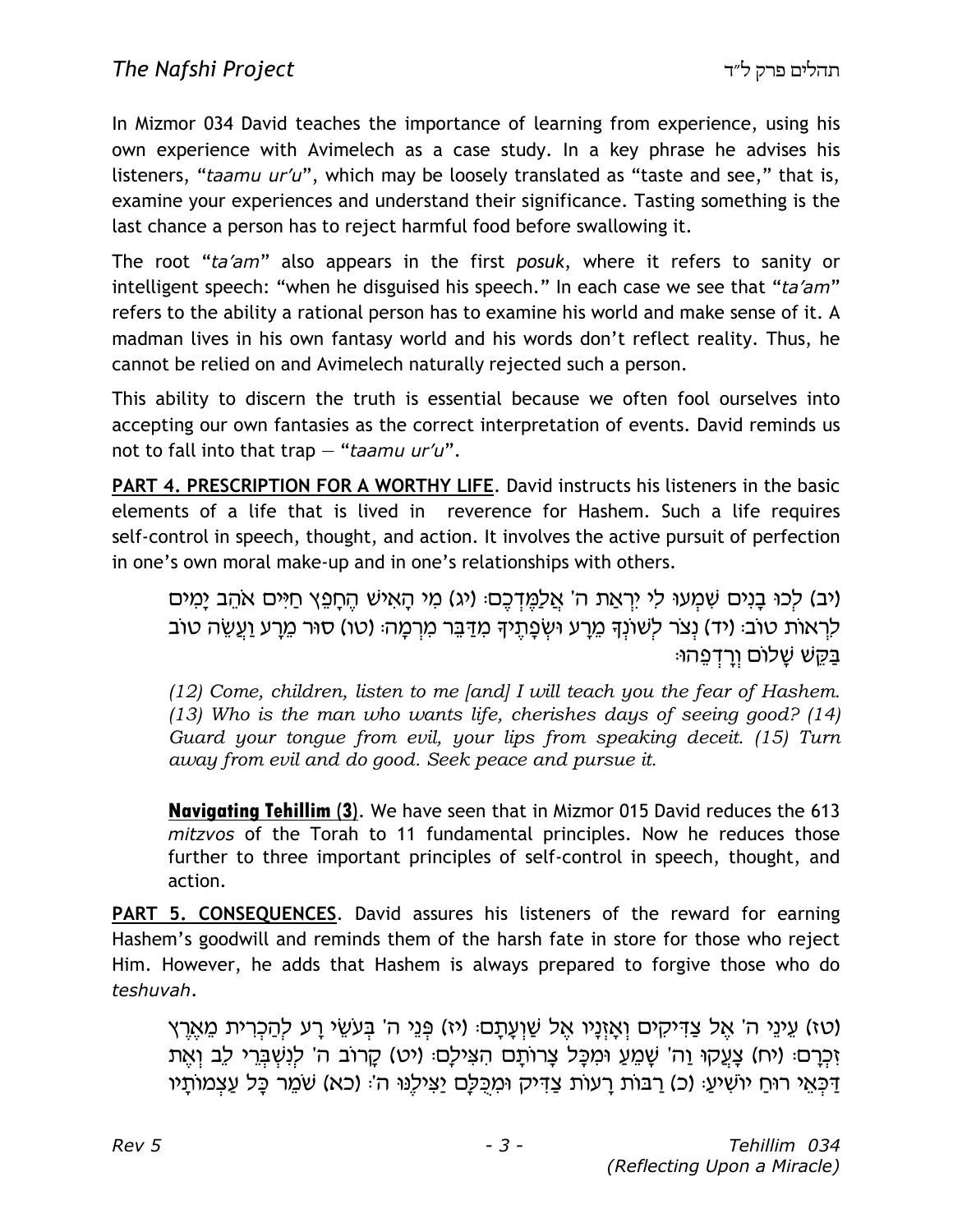ֹאַחַת מֵהֵנָּה לֹא נִשְׁבָּרָהּ (כב) תִּמוֹתֵת רָשָׁע רָעָה וְשׂנְאֵי צַדִּיק יֵאִשָּׁמוּּ (כג) פּוֹדֵה ה' ּנְפֵשׁ עֲבַדַיו וְלֹא יֵאִשְׁמוּ כַּל הַחֹסִים בּוֹ

(16) The eyes of Hashem are toward the righteous and His ears to their cry. (17) The face of Hashem is against evildoers, to cut off their memory from earth. (18) If they have cried out, He rescues them from all their troubles. (19) Hashem, is near to the brokenhearted and He saves the crushed in spirit. (20) Many are the adversities of a righteous man. Hashem will rescue him from all of them. (21) Hashem guards his bones, not one of them was broken. (22) The wicked man's evil plot will kill [him] and the haters of the righteous man will be held accountable. (23) Hashem redeems the soul of His servants, all who take refuge in Him will not bear any guilt.

#### Additional Information

R' Avraham Ben-Ramoch. In this issue of Mizmor 034 we introduced interpretations from the commentary on Tehillim by R' Avraham Ben-Ramoch, who flourished in Spain during the 15th century. (He was a contemporary of R' Yosef Albo, author of the Sefer Haikarim.) R' Ben- Ramoch writings were lost for many centuries but were discovered in the last century in the archives of Oxford University, the Russian National Library, and the Escorial Library of Spain. The text was assembled and edited by Rav Shmuel Yerushalmi (translator of Yalkut Me'Am Loez) and Rav Shmuel Chaim Halperin. The edited Ben-Ramoch *perush* on Tehillim is available in an edition from Machon Be'er Avrohom, published in 2009.

#### Learning the Mizmor

#### PART 1. INTRODUCTION.

## $T$ לךוד) (א בְּשַׁנוֹתוֹ אֶת טַעְמוֹ לפְנֵי אֲבִימֶלֶךְ ַוַיְגַרשָׁהוּ וַיִּלַדָּ

This is a mizmor **by David – לְדָוֹד**, David composed the mizmor **after disguising** – בשנותו לִפְּנֵ*י –* his speech שְׁגָּת טַעְמוֹ in the presence of Avimelech — **אֲבִימֶלְךָ,** the king of the Plishtim. Avimelech could not believe that the babbling derelict facing him was actually David, **and banished him** — <mark>יִגְרְשֵׁה</mark>ז from his presence. Thereupon David went  $-$  אֵלַךְ on his way and was inspired to write this mizmor.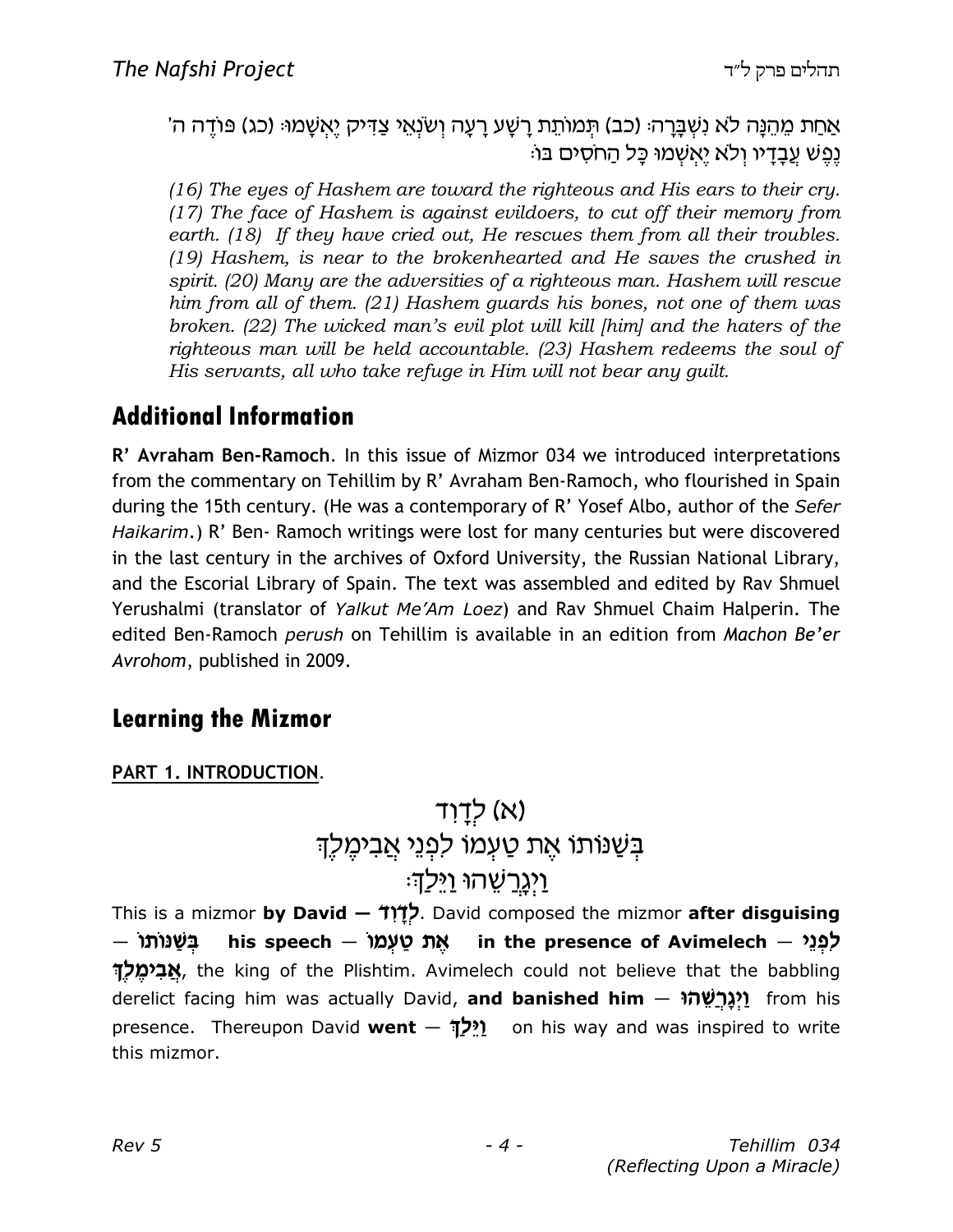#### PART 2. GRATITUDE.

### (ב) אֲבָרַכָה אֵת ה' בִּכָל עִת

I will bless Hashem – 'אֲבָרֵכָה אֱת ה' **times — בְּכֵל עֵת,** for there is never a time when I don't feel close to Him. I feel this way even when times are difficult, because I know that everything that happens to me is for a worthy purpose  $-$  even madness has a purpose.

#### ּתַמִיד תִּהלַתו בִּפִי<sub></sub>

7**מִיד תְּהִלְתוֹ בְּפִי – There will <b>always** be **praise of Him in my mouth** because Hashem is always at my side, protecting me in every circumstance. Even when I think I am familiar with all His miracles, there is always something new that I was not aware of.

### (ג) בַּה' תּתְהַלֵּל נַפְשִׁי

Despite my lowly state as an impoverished fugitive, my soul, which is my conscious mind, **takes** true **pride in** the knowledge that **Hashem** — בַּה' תִּתְהַלֵּל ֿנַפְשִׁי is my Protector and that I have been found worthy of serving Him. My mind can reach its fulfillment only through Hashem, for He is the Source of everything that I am.

#### ּישַׁמַעוּ עֲנוים וִישַׂמַחוּ

Let the humble, downtrodden people hear – יִשְׁמְעוּ עֲנָוִים about what happened to me and let them **be glad – יְיִשְׂמָחוּ,** knowing that even apparent misfortune such as I experienced can be a blessing. They should learn to readily accept being scorned by men whose measure of success is material wealth. Instead, the achievement of eternal values should be their true concern.

## דלו לה' את*י* (ד) (

[David addresses his listeners:] Join me in praising Hashem. I call upon you to declare the greatness of Hashem with me — גַּדְּלוּ לַה' אִתְּי even though everyone perceives the greatness of Hashem in a different way, depending on his personal experiences.

#### וּנרוֹמִמַּה שָׁמוֹ יַחְדַו<sub>ֹ</sub>

But in truth, the reality of Hashem is far above any attribute that we can ascribe to Him. So let us recognize His Name as sublime – וּנְרוֹמְמַה שׁמוּ and let us do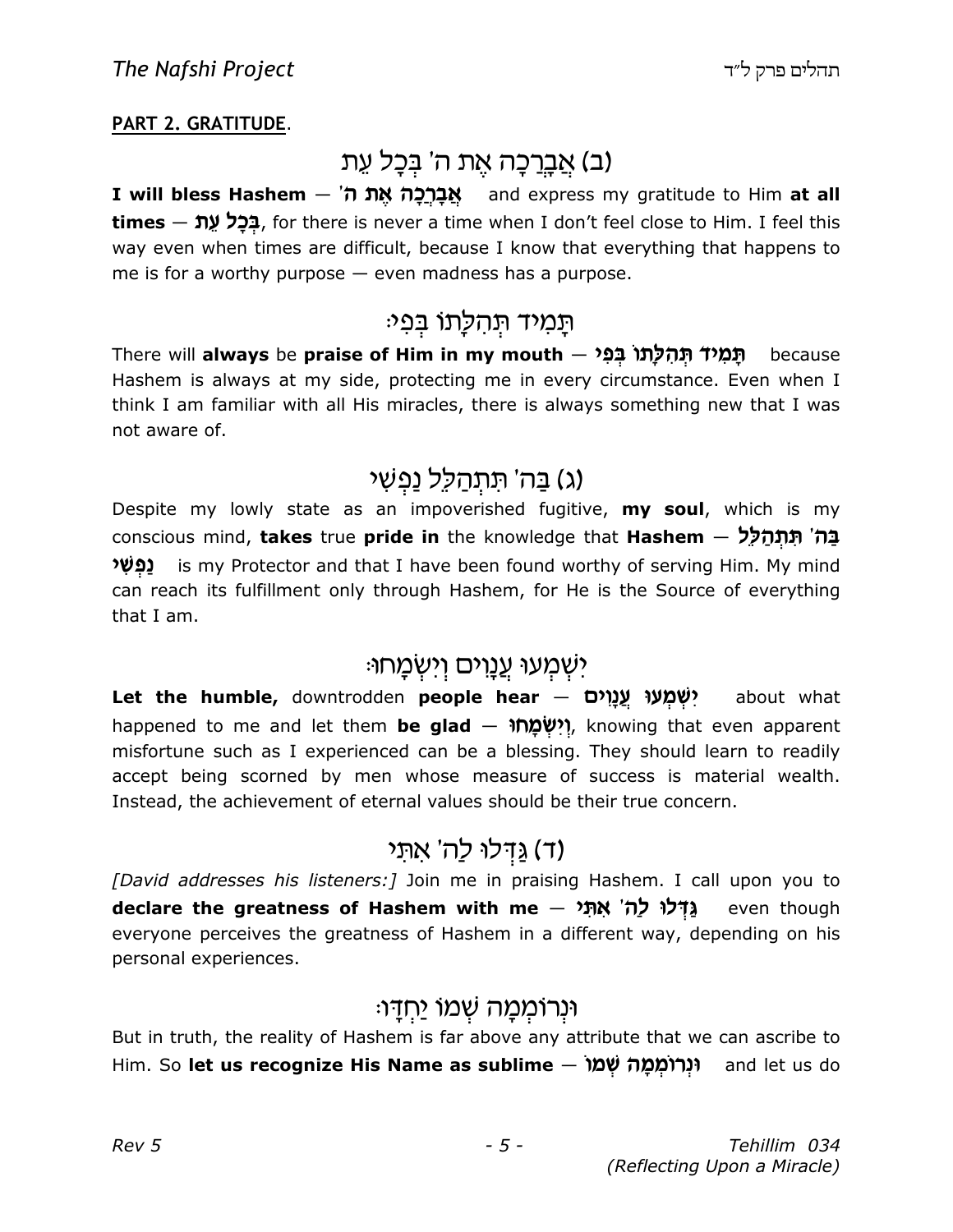that **together — ነ**ዧຼັກງ h because His Name cannot be affected by our individual differences.

## ה) דְּרַשְׁתִּי אֶת ה' וְעָנָנ*י*)

No matter how difficult your circumstances, I encourage you to call upon Hashem as I did. Even when I faced Avimelech **I** silently **beseeched Hashem — דְּרַשְׁתִּי אֶת** 'ັກ to save me and He answered me  $-$  ?וְעָנָנִי

### וּמִכַּל מְגוּרוֹתַי הצילַנִי:

In fact, He **rescued me from all my terrors — וֹמִכְּל מְגוּרוֹתֵ***י* **הִצִּי<b>לְוִי,** not only the fear of Avimelech, but that of Shaul. Once I realized that Hashem was by my side I was no longer troubled by fear of any potential enemy.

## ו) הביטוּ אליו ונהרוּ

#### וּפְנֵיהֵם אַל יֵחְפֵּרוּ:

I was encouraged to turn to Hashem because I have seen that **others have** l**ooked to Him — רְבִיטוּ אֵלְיו** in the past **and received light — יְנָהְרוּ**<br>וְא took them from the darkness of misery into the brightness of relief. I saw that **their faces were** radiant with joy in the fulfillment of their hopes and they were n**ot embarrassed – וּפְּגֵיהֶם אַל יֶחְפָּרוּ**<br>by disappointment.

## (ז) זֶה עֲנִ*י קַרַא וַה' שַׁמֵע* וּמִכַּל צַרותַיו הוֹשִׁיעוֹ:

So **this poor man** — י**ֶה עֲנִי** [*David is referring to himself*] followed their example and <mark>called — מֻרָּא , and Hashem heard — יֵה<sup>ִי</sup> שָׁמֵעַּ And He saved him from all</mark> his troubles – וּמִכָּל צָרוֹתָיו הוֹשִׁיעוֹ.

## n) חנֵה מַל<u>ְא</u>דְ ה' ּסַבִיב לִירֵאֵיו וַיְחַלַצֵּם

Know that such a *yeshuah* is not limited to my case. In fact the protective **angel of** Hashem encamps — מַלְאַדְ ה' to do battle wherever there are enemies positioned **around those who fear Him — סָבִיב לִירֵאָי T**he angel serves in every situation to protect G-d fearing people **and he frees them**  $-$  <mark>1ַיְחַלְצֵם</mark> from danger.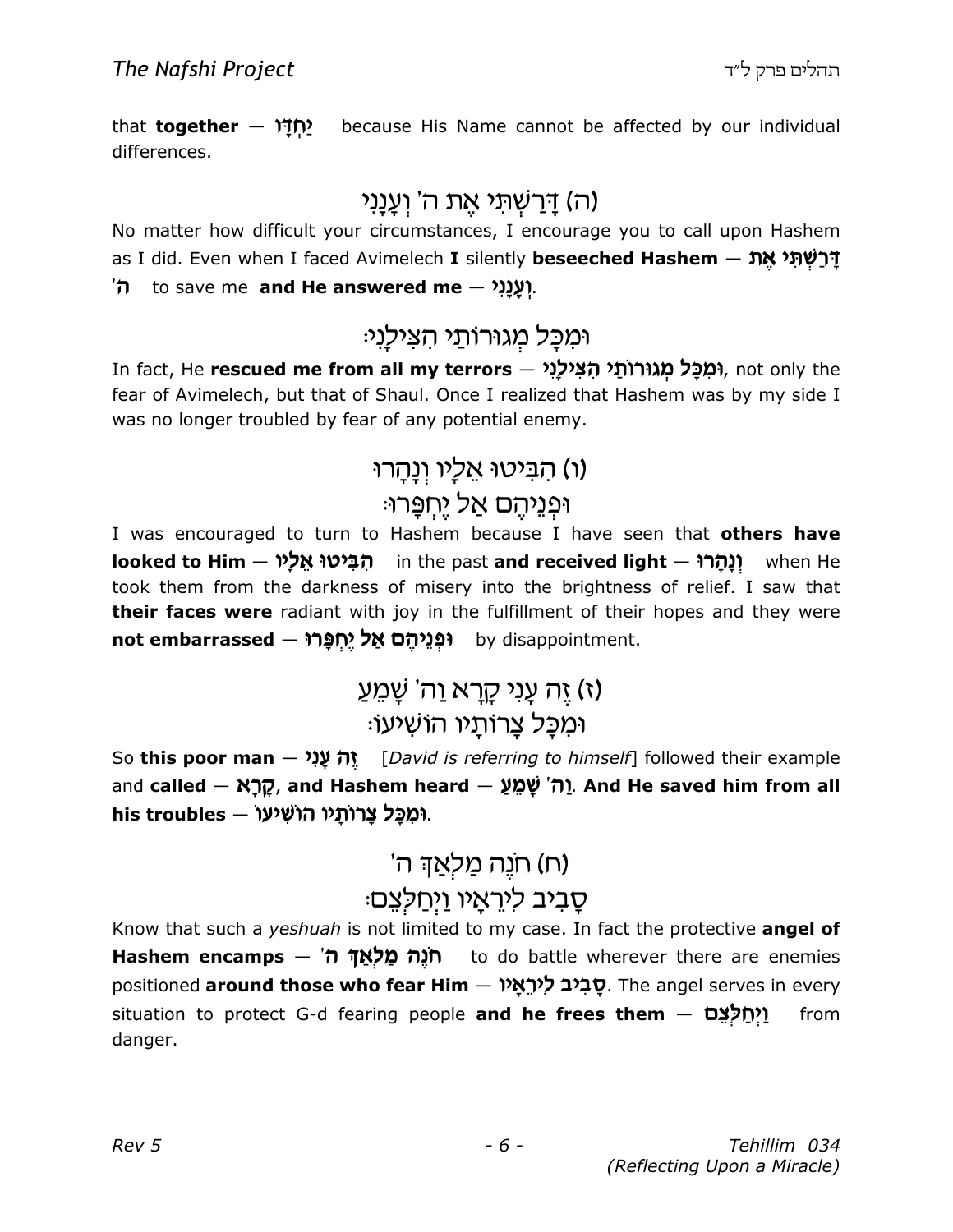#### PART 3. LEARNING FROM EXPERIENCE.

#### 'ט) טַעֲמוּ וּרְאוּ כִּי טוֹב ה)

Examine with your mind and see with your eyes that Hashem is good  $-$  טַעֲמוּ '**וּרְאוּ כִּי טוֹבֿ ה.** Iust think about how He protects you from your enemies. See how His laws keep you from food that is unhealthy and from behavior that is destructive. Are not the good things in the world hundreds of times more numerous than the bad things?

### ּאַשְׁרֵי הַגְּבֵר י<u>ַח</u>ְסֶה בּוֹ

Therefore, **fortunate** indeed **is the man who takes refuge in Him** — <mark>אַשְׁרֵי הַגֶּבֶר</mark> וֹחָסֶה בּוֹ $\mathcal{D}$  because that man will reap the benefits of Hashem's goodness. He is called a 'man'  $-$  בר $\lambda$  because Hashem asks of him that he practice his 'masculine' qualities of 'mastering' his own weaknesses and exerting control over his material instincts.

### יראוּ אַת ה' קדשַׁיו)

Fear Hashem – 'הָרֹאוּ אָת ה', you who are His holy ones – יָהֲדֹשַׁל $\bar{p}$ . You are called holy because you keep yourself apart from the pull of material temptation. But don't be concerned that your self-restraint will be detrimental to you.

#### כִּי אֵין מַחְסוֹר לִירֵאֲיוּ

On the contrary, you should continue to practice self-control and devote yourself to lofty pursuits, **for there is no deprivation — בְּי אֵין <u>מ</u>ַחְסוֹר to** be suffered by t**hose who fear Him — לִירֵאָי .** First of all, this is because they have learned to appreciate their blessings and secondly because Hashem provides them with their needs.

## יא) כִּפְיִרים רַשׁוּ וְרַעֱבוּ)

<mark>רִפְירָים – There are people who are like **young lions**</mark> that are driven by their appetites and count on their strength and skill to satisfy them. And even such people are at times still in want and hunger – לָשׁוּ וְרַעֲבוּ leads them into unhealthy habits and unwise risks.

## וְדרְשֵׁי ה' לֹא יַחִסְרוּ כָל טוֹב:

But those who seek Hashem  $-$  'תֹּלְשֵׁי ה', looking only to Him for guidance and trusting in His help to gain their livelihoood, **will not lack any good**  $-$  **לֹא יַחְסְרוּ**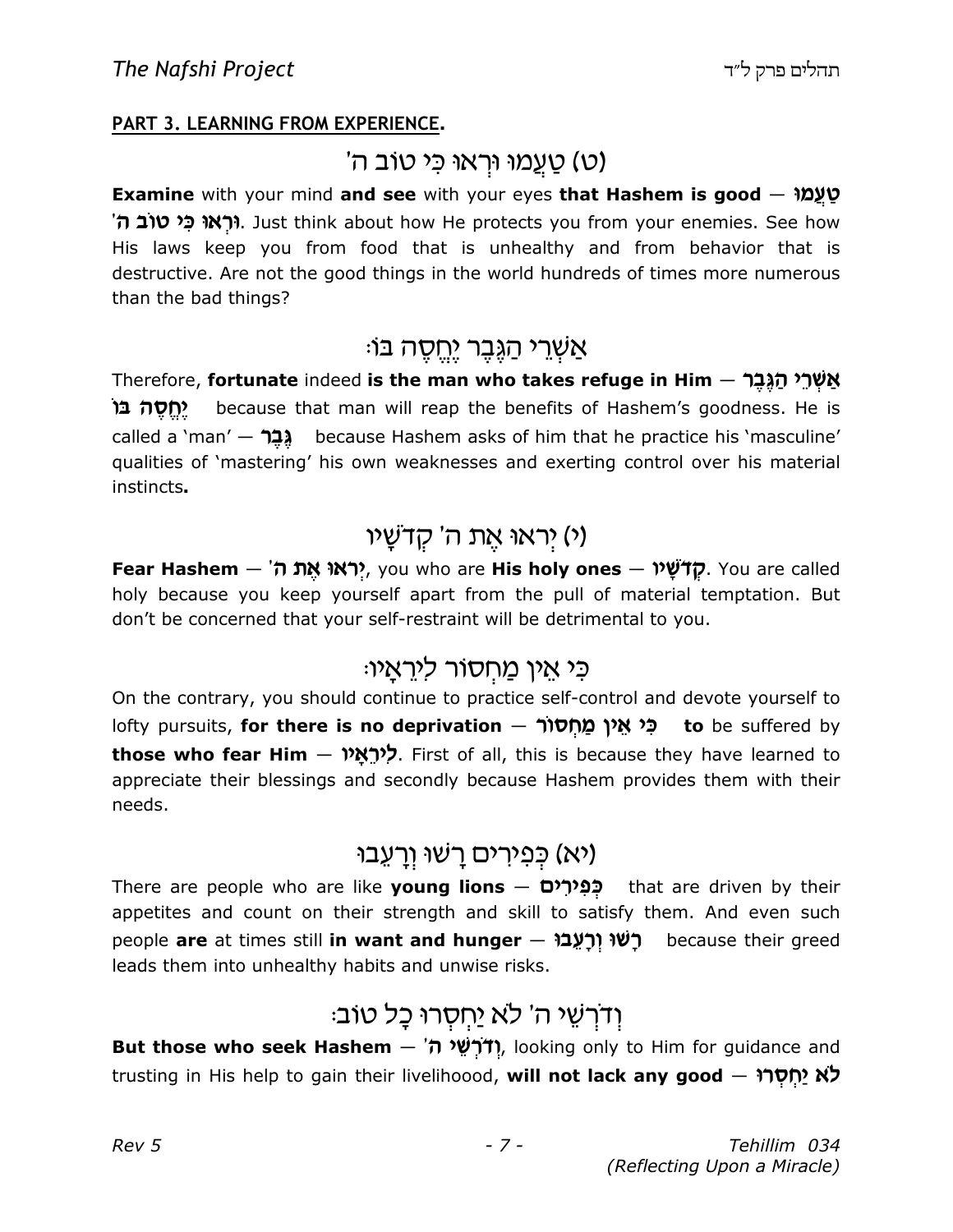**כַל טוב**. They will lead a healthy lifestyle and with Hashem's blessing they can expect to live a calm and serene existence.

#### PART 4. PRESCRIPTION FOR A WORTHY LIFE.

## (יב) לְכוּ בָנים שִׁמְעוּ לִי

### יִרְאַת ה' אֲלַמֵּדְכֵם<sub>ֿ</sub>

You may be wondering what it takes to be considered someone who reveres Hashem and to be worthy of His protection. Don't assume you know all there is to know. **Come, children – לְכוּ בָנִים o**f Hashem**, listen to me – שְׁמְעוּ לִי** for I have acquired this understanding through my own experience and my closeness to Him. **I will** now **teach you the fear of Hashem** — אָ**לְאֵת ה' אֲלַמֶּדְּכֶם** (Him. **I will** now **teach you the fear of** will ask you a question:

### (יג) מי האיש החפץ חיים :מום מאחב ימים לראות טוב

Mho among you is the man who wants a fulfilled life — מֵ*י הָ*אִישׁ הֶחָפֵץ חַיִּים of serving Hashem in this world and a blissful life in the World to Come, but who also cherishes his days of seeing good  $-$  אֹהֶב יְמִים לְרְאוֹת  $\,$  with cheerfulness and joy in the world around him?

#### (יד) נצר לשונד מרע

If you have answered, 'Yes, I want life,' here is what you must do: First of all avoid sinful speech and sinful thoughts. To avoid sinful speech, guard your tongue from all kinds of evil – נצר לשונך מֵרַע, whether it be speaking ill of another or speaking any kind of falsehood.

#### ֿו וְשִׂפַּתֵיךָ מְדַבֵּר מְרָמַה

To avoid sinful thoughts, let what is in your mind be consistent with what comes out in your lips. And so, keep **your lips from speaking deceit — יִשְׁפְתֶ***י***דְ מִדַּבֵּר** ַמְרְמָה.

#### (טו) סוּר מֵרַע

Besides avoiding sinful speech and thoughts, be careful of all of your physical actions: **Turn away from evil – סוֹר מַרַע b**y taking extra precautions so that you are insulated from risking an evil outcome. Shun everything that can draw you to evil.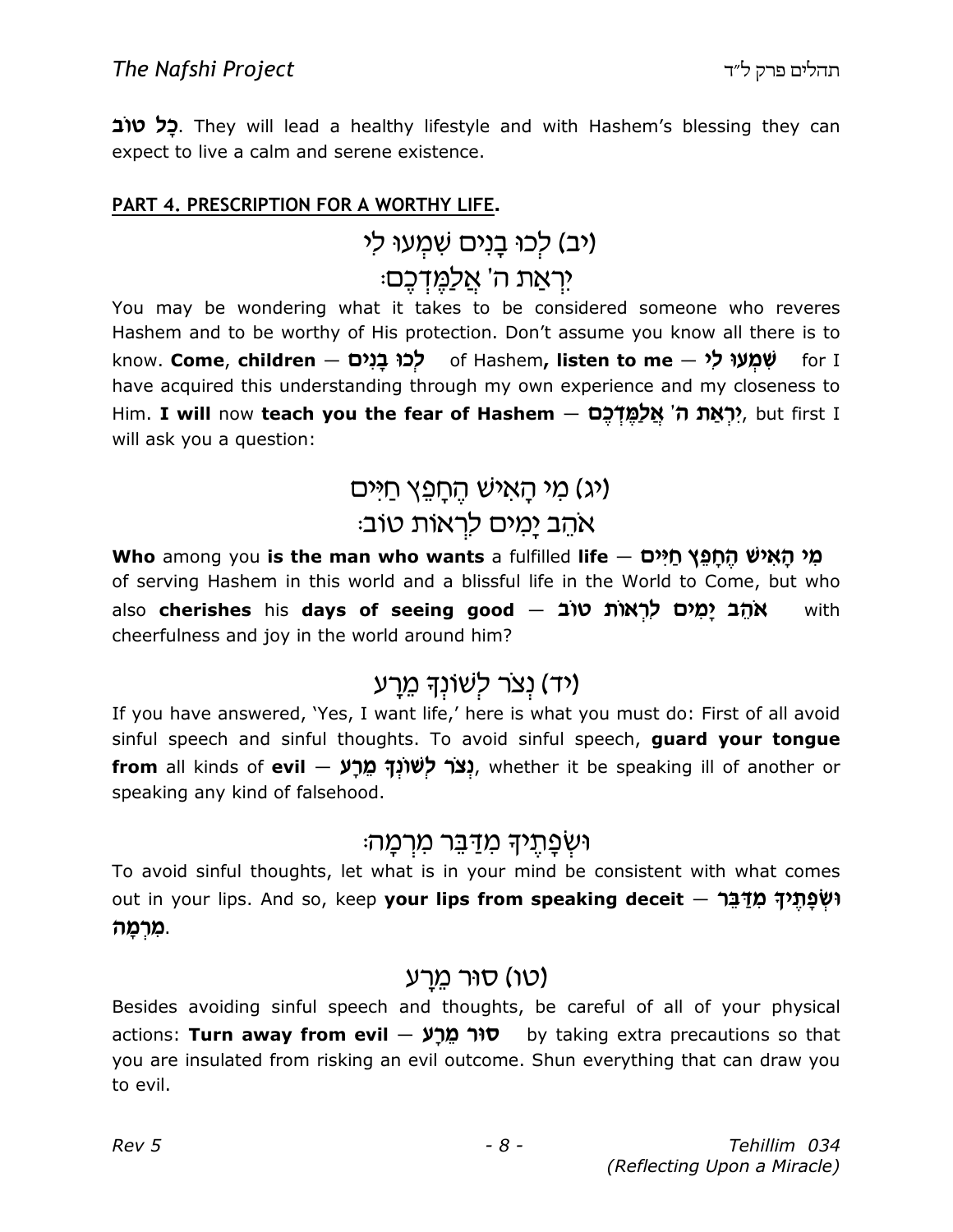## ֿ <u>ועש</u>ה טוב

But it is not enough to keep away from evil. Develop the personal middos that lead you to **do good — יַעֲשֵׂה טוֹב [ע**ֹ sufficient merely to desire what is good, don't rest until you have brought it about.

## ּבַּקֵשׁ שַׁלוֹם וְרַדְפֵהוּ

And besides your attention to *mitzvos* and *middos*, seek the perfection  $-$  فِيهَا o«uk J of wisdom in yourself and in peaceful relationships among all people. Look for opportunities to preserve peace and **pursue it**  $-$  **parely** by going out and getting the guidance of talmidei chachomim.

#### PART 5. CONSEQUENCES.

## (טז) עֵינֵי ה' אֵל צַדִּיקִים ֿוַאַזְנַיו אַל שַׁוַעַתַם

If you do all this, you will surely be rewarded, for the eyes of Hashem are especially directed **toward the righteous — עֵינֵי ה' אֱל צַדִּיקִים** to protect them from mishap. **And His ears** respond **to their cry — יְאָזְנָיו אֶל שַׁוְעָתָם** when they call for His help in overcoming the challenges of life.

### (יז) פּנֵי ה' בִעשֵׂי רַע

### להכרית מארץ זכרם:

Hashem's concern affects not only the righteous, but the wicked. The face of Hashem  $-$ 'בְּעְשֵׂי כְּע is turned in anger against evildoers  $-$  בָּעְשִׂי כָע t**heir memory from earth — לְהַכְרִית מֵאֶרֶץ זִכְרָם s**o that they cannot harm the righteous and so that future generations will not learn from their evil ways.

## יח) צָעֵקוּ <u>ו</u>ַה' שָׁמֵעַ) וּמִכַּל צַרוֹתַם הצִיל<u>ַ</u>ם:

However, Hashem is merciful and if the wicked do teshuvah, they will also be counted among the righteous. If they have cried out  $-$  עַעֲקוֹ $\blacksquare$  in sincere teshuvah, **Hashem listens — יֵה**ֹ שָׁמֵעַ), and He rescues them from all their  ${\sf troubles} - {\sf t}$ וֹמְכָּל צְרוֹתָם הִצִּילָם, even beyond the specific difficulties that triggered their cry of pain.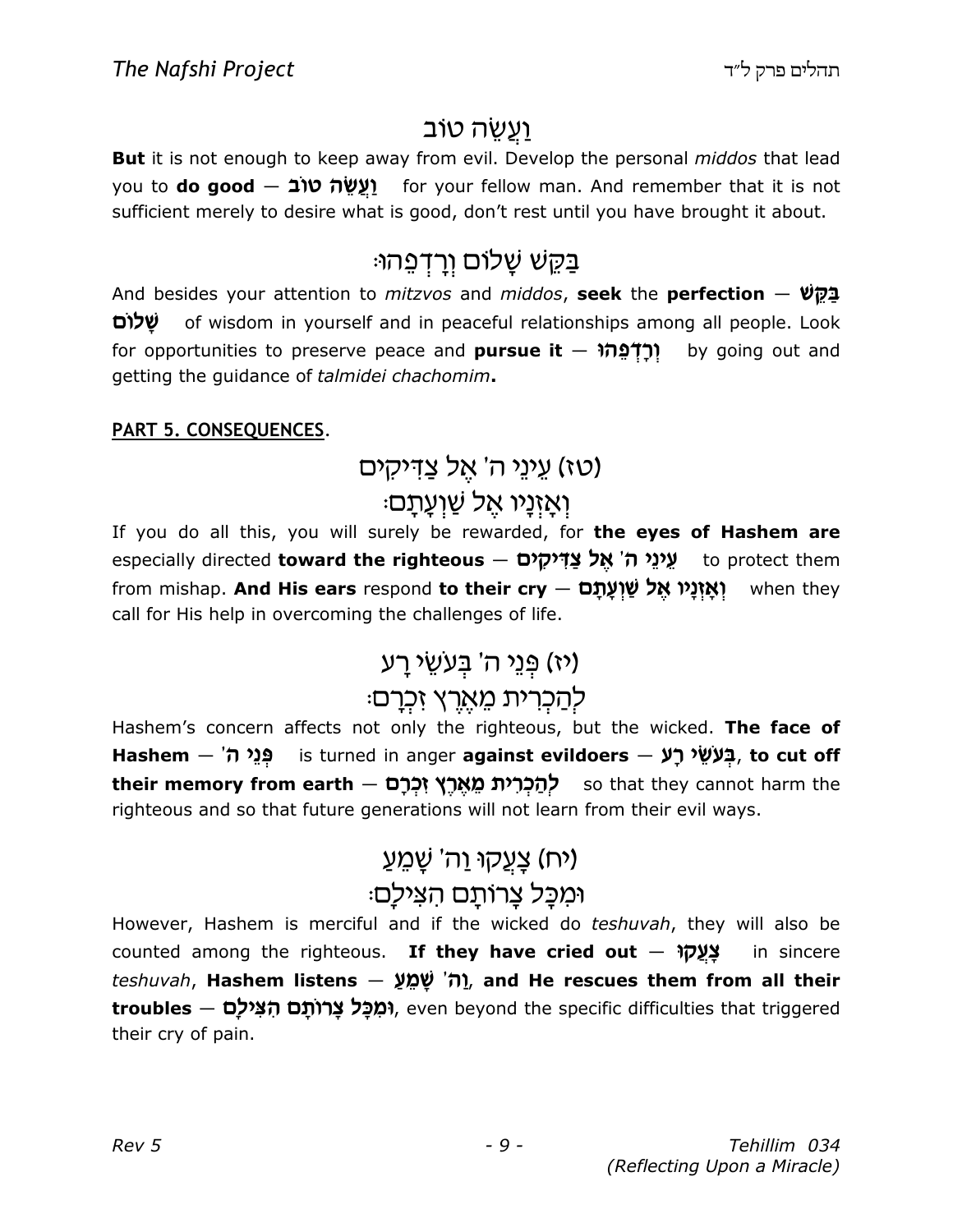## (יט) קרוב ה' לִנְשְׁבְרֵי לֶב

Hashem, in His mercy, **is near to the brokenhearted – קרוב ה' לְנִשְׁבְּרֵי לֵב** have rejected their sinful ways, and He responds to their cries.

### ּוְאֶת דַּכְּאֵי רוּחַ יוֹשִׁי<u>ע</u>ָ

If because of their sense of guilt, they are so **crushed in spirit — יְאֶת דַּכְּאֵי רוּחַ** that they cannot bring themselves to ask for His help, **He saves — יוֹשִׁיעַ t**hem anyway because He understands their sincerity.

### <u>(כ) רבות רעות צ</u>דיק)

Many are the adversities – רַבּוֹת רָעוֹת that a righteous man – צַדִּיק may experience, but this should not cause him to lose hope. He should be aware that Hashem may be testing his faith and that the challenge is for his benefit. Hashem may also want others to learn from the example of the righteous man who has surmounted his difficulties.

### ומכִלַּם יַצִּילֵנּוּ ה':

In any case, despite many misfortunes, the righteous man can be assured that ultimately **Hashem will rescue him from all of them – אַנְיֹלְנוּ ה'** 

## (כא) שׁמֵר כַּל עַצְמוֹתַיו

### אַחַת מֶהֶנַּה לֹא נְשָ<u>ׁבְּר</u>ָה:

Even when the righteous man is enduring misfortune, Hashem is guarding all his essential **bones — שׂמֵר כָּל עַצְמוֹתָני** — and organs. As long as his bones are intact the healing process will not be unduly long and painful. After he has recovered he will realize with gratitude that not **one of them was broken**  $-$  **אֵהַ מְהִנָּה לֹא ָנִשְׁבָּרָה**.

#### (כב) תמותת רשַׁע רַעַה

In contrast to the righteous man who will ultimately be saved even if it takes a while, the wicked man's evil plot will act against him and kill him quickly  $-$ **תמותת רשע רעה**, This is because he will unexpectedly fall into his own trap.

### ּיִשׂנְאֵי צַדִּיק יֶאֲשָׁמוּ

And the haters of the righteous man, who take pleasure in seeing him suffer, <mark>will be held accountable</mark> for that offense — <mark>אָשָּׁמוֹ (אֲגָי צַדְּיק,</mark> even if they have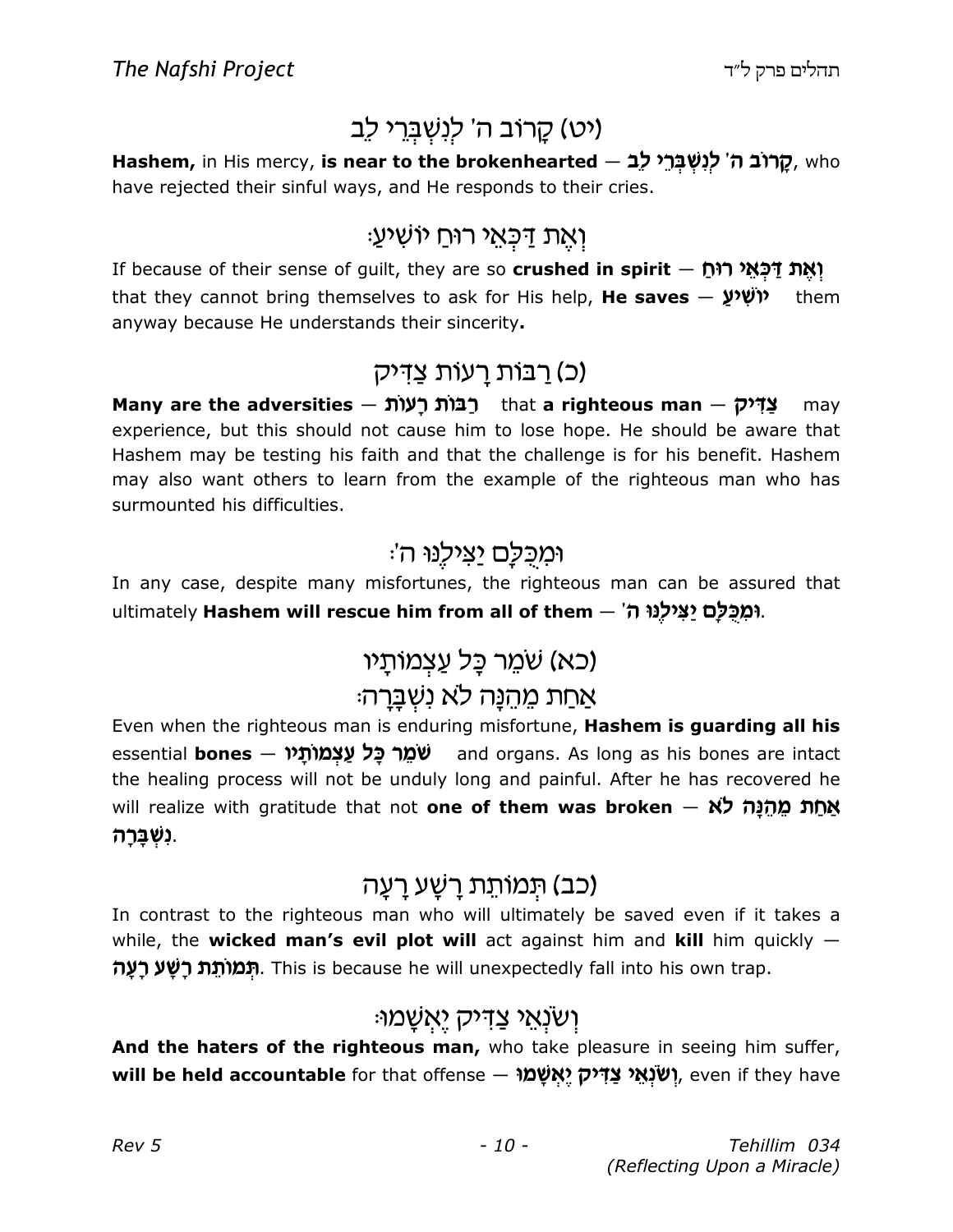not yet committed serious crimes.

## (כג) פּוֹדֵה ה' נֵפֵשׁ עֲבָדָיו ולא יאשמו כל החסים בו:

Hashem redeems the soul of His servants – עֲבָדָּיוֹ in exchange for their teshuvah and good deeds, and so the righteous man will escape the traps set for him by the wicked. And in contrast to those who hate the righteous man, all who take refuge in Hashem will not bear any guilt — יְלֹא יֶאְשְׁמוּ כָּל הַחֹסִים בֿוֹ because they will not be drawn to inadvertent sin.

#### Living the Mizmor

Listed below are some of the lessons that you can draw from this mizmor, as well as some of the thoughts you might have in mind when you say the words of the mizmor as a *tefillah*, expressing your devotion to Hashem.

#### Tefillos for Life - Your Gratitude.

ַ אֲבָרְכָה אֶת ה' בְּכָל עֵת תָּמִיד תְּהִלְתוֹ בְּפִיּ - .ONTINUING GRATITUDE [34:2] "I will bless Hashem at all times; His praise will always be in my mouth." There should never be a time when you are not grateful to Him. You should feel that everything that you experience is miraculous.

[34:3] **THE SOURCE. – בַּה' תִּתְהַלֵּל נַפְּשִׁי** – Soul takes pride in Hashem." Recognize that everything good that happens to you is from Hashem, the Source of all good. Take nothing for granted.

#### Tehillos for Life - Public Acclaim.

[34:3] THE HUMBLE. – יִשְׁמְעוּ עֲנָוִים וְיִשְׂמָחוּ. "Let the humble people hear and be glad." Share your feeling of joy and gratitude with those who are capable of suppressing their own pride to acknowledge their debt to Hashem.

[34:4] GREATNESS. - מַדְּלוּ לַה' אִתִּי וּנְרוֹמְמָה שְׁמוֹ יַחְדָו (34:4] greatness of Hashem with me. Together let us recognize His Name as sublime." The greatness of Hashem can best be recognized in a group of like-minded people who inspire each other with their enthusiasm.

#### Tefillos for Life - Your Relationship with Hashem.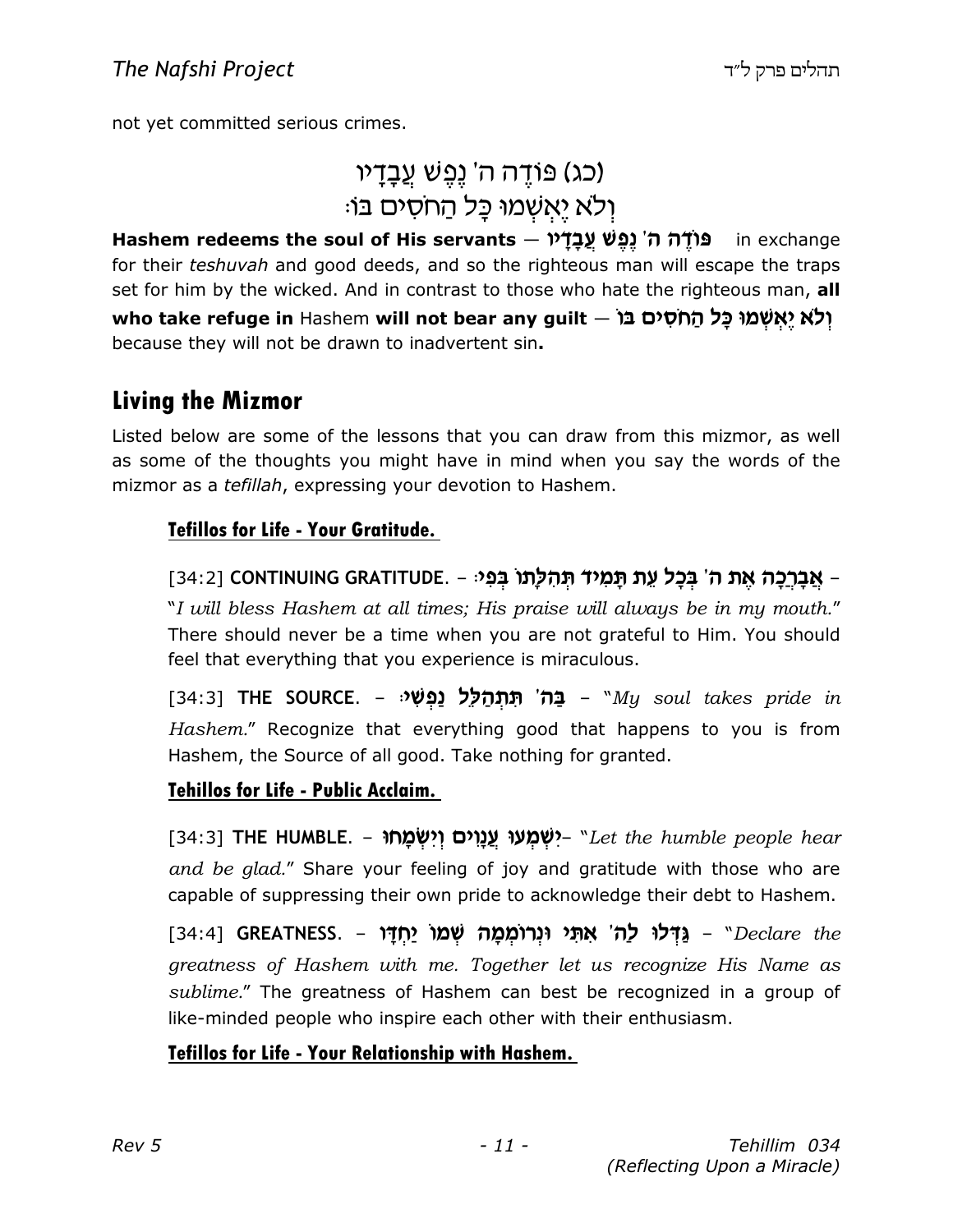[34:5] SEEKING. – מָיָמִי אֶת ה' וְעָנָנִי וּמִכָּל מְגוּרוֹתַי הִצִּילְנִי - Sought Hashem and He answered. He rescued me from all my terrors." When you have a need of Hashem's help, your primary focus should not be on your request but upon your relationship with Hashem. You should seek to be closer to Him and the solution to your problems will inevitably result.

[34:6] SEEING THE LIGHT. – הָבִּיטוּ אֵלָיו וְנָהָרוּ וּפְנֵיהֶם אַל יֶחְפָּרוּ, SA:6] SEEING THE LIGHT. have looked to Him and received light. Their faces were not shamed." Don't be discouraged at not feeling the closeness of Hashem. Just as others have looked to Hashem and were granted access to His light, so will you. You will not be disappointed if you are sincere.

[34:7] POVERTY. – יֶה עָנִי קָרָא וַה' שָׁמֵעַ, POVERTY. – "This poor man [David] called and Hashem heard." No matter how successful you have been in life or how strong you are, when you approach Hashem think of yourself as abjectly poor. Everything you have is His. Without Him you have nothing and therefore you are totally dependent upon Him.

[34:9] – <mark>אַשְּׁרֵי הַגֶּבֶר יֶחֱסֶה בּוֹ</mark> – [34:9] Yortunate is the man takes refuge in Him." He knows this might belongs to Hashem.

#### Lessons for Life - Your Attitude.

[34:8] **FEAR. – הְּנֶה מַלְאֲדָּ ה' סָבִיב לִירֵאָיו**, [34:8] [34:8] T**EAR.** [protectively] around those who fear Him." As long as you fear only Hashem, He will see that you are protected. There is no reason to fear an attacker for he has no power to harm you unless it is the will of Hashem.

[34:9] REALITY. – 'סַעֲמוּ וּרְאוּ כִּי טוֹב ה $\mathbf{E}$  - "Examine and see that Hashem is good." Examine your experiences of life honestly and you will realize how good Hashem has been to you.

ַרְאוּ אֶת ה' קְדֹשָׁיו כִּי אֵין מַחְסוֹר לִירֵאָיו - I34:10] DEPRIVATION. - "Fear Hashem, [you,] His holy ones. for there is no deprivation to those who fear Him." Don't be discouraged from living a holy life, for you will not suffer from deprivation.

[34:11] – כְּפִירִים רָשׁוּ וְרָעֵבוּ וְדֹרְשֵׁי ה' לֹא יַחְסְרוּ כָל טוֹב – [34:11] are in want and hunger, but those who seek Hashem will not lack any good."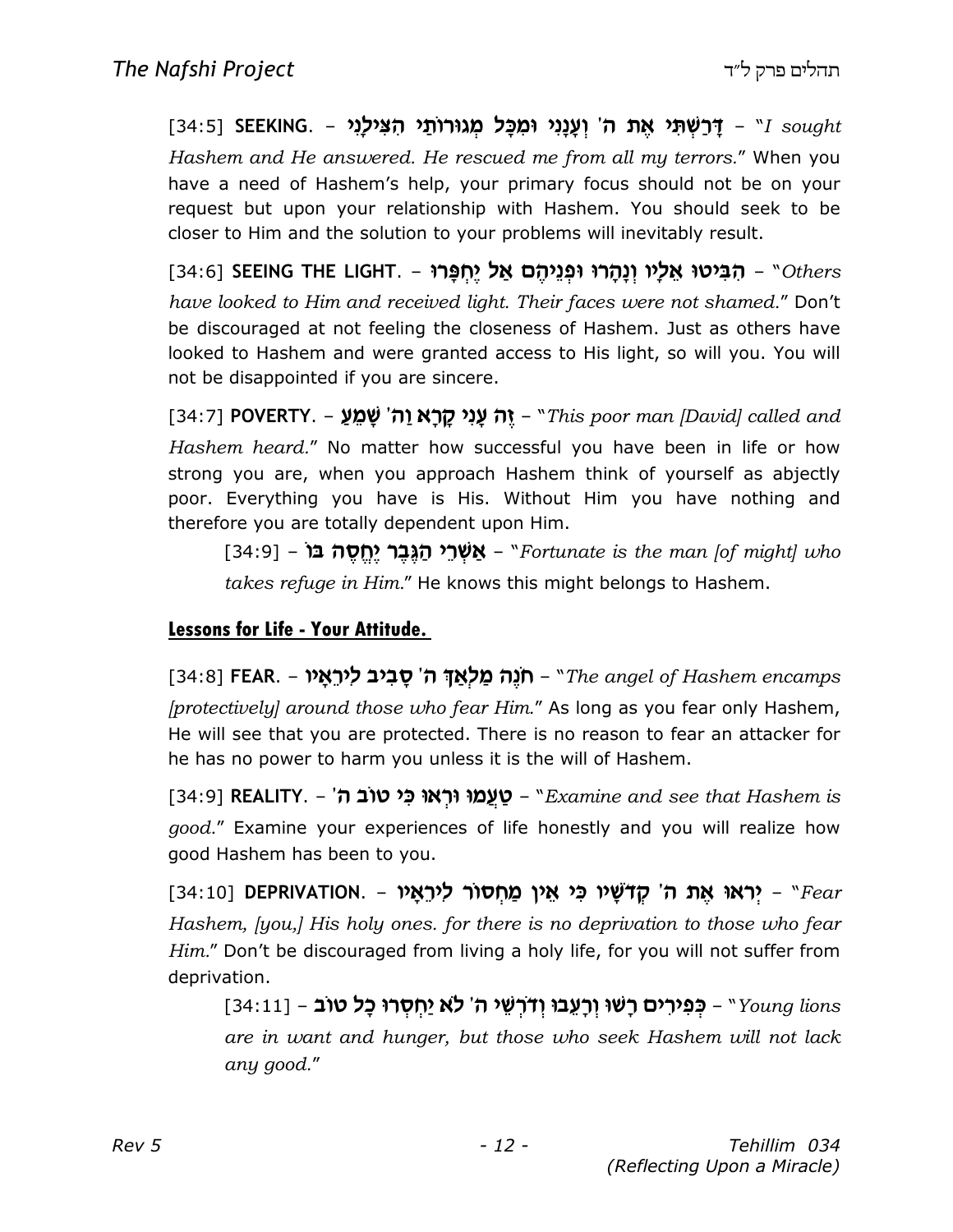[34:12] COMING AND GOING. – לְכוּ בָנִים שִׁמְעוּ לִי "Come, children, listen to me." To achieve a change in attitude you must go as well as come. You must go away from your defective thinking by recognizing its fallacies; then you will be open to new and better ideas.

[34:12] – יִ**רְאַת ה' אֲלַמֶּדְכֶם** [34:12] - 34:12] - יִר**ְאַת ה' אֲלַמֶּדְכֶם** The fear of Hashem does not come to a person without effort. He must exert himself to give up his old attitude and learn a new attitude.

[34:13] **LIFE. – מִי הָאִישׁ הֶחָפֵץ חַיִּים (3**4:13] CIFE. – **מִי הָאִישׁ** Everybody wants life but not everybody is willing to sacrifice his momentary desires to achieve the physical and spiritual health that are essential to long life in this world and the next.

[34:13] DAYS. – אׂהֵב יָמִים – "cherishes days." You should aspire to cherish every day of your life, to utilize it to its full potential.

[34:13] **GOOD. – לְרְאוֹת טוֹב - "**seeing good." You should aspire to cherish that which has true value in life, as opposed to material wealth that has only superficial value.

#### Lessons for Life - Your Actions.

[34:14] ON GUARD. – מִלָּר מִשְׁפָּתֶיךָ מִדַּבֵּר מִרְמָה – Guard your [34:14] tongue from evil, your lips from speaking deceit." Your tongue and lips may be inclined to utter inappropriate words unthinkingly, as though they are acting independently of you. Your challenge is to control them and restrain them.

[34:15] THE WRONG ROAD. – סור מֵרָע וַעֲשֵׂה טוֹב (34:15) THE WRONG ROAD. – מוּר and do good." Don't assume that as long as you are not choosing an evil road, you are doing good. You may already be on the wrong road and evil is waiting for you somewhere along the way, unless you stop and examine your life.

[34:15] PEACE. – בַּקֵשׁ שָׁלוֹם וְרָדְפֵהוּ seek peace and pursue it." It is not sufficient to avoid starting a dispute. You need to put your energy into identifying any situation which has the potential for dispute or where ill will among people already exists. Once you have identified such a situation you need to actively pursue strategies to overcome it.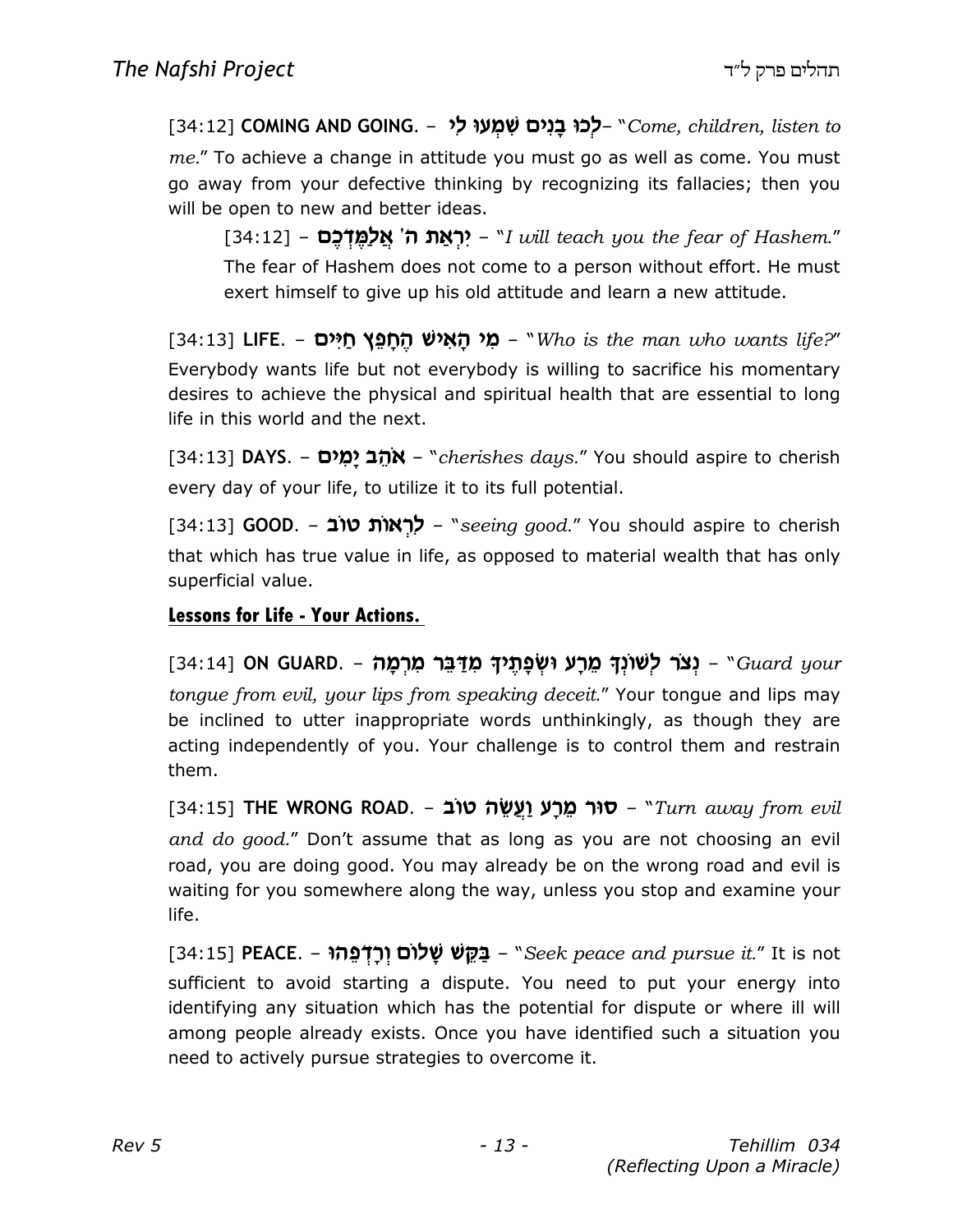#### Tehillos for Life - Contemplation of Hashem.

[34:16] **EYES. – אֵינֵי ה' אֶל צַדִּיקִים -** "The eyes of Hashem are toward the righteous." Hashem sees everything in the universe, but His purpose in creating the world is fulfilled by what He sees in the the righteous.

[34:18] **HATZALAH AND YESHUAH. – צְעֲקוּ וַה<sup>ִי</sup> שְׁמֵעַ וּמִכָּל צְרוֹתָם הִצִּילָם**, they have cried out, He rescues them from all their troubles." Hashem rescues the wicked who have cried out, but he reserves a yeshuah (salvation) for the humble tzadik, as it says in posuk 7, "And from all his troubles He saved him." The difference is that yeshuah implies forming a bond or bris with the person being saved, whereas rescue (hatzalah) refers only to the act of recovery from distress.

ַוָּה עֲנִי קָרָא וַה' שָׁמֵעַ וּמִכָּל צְרוֹתָיו הוֹשִׁיעוֹ - [34:7] - הַ נִּא עֲנִי קָרָא וַה' [David] called and Hashem heard. And from all his troubles He saved him."

[34:16] EYES. – שֵׁינֵי ה' אֱל צַדִּיקִים – "The eyes of Hashem are toward the righteous." Hashem sees everything in the universe, but His purpose in creating the world is fulfilled by what He sees in the the righteous.